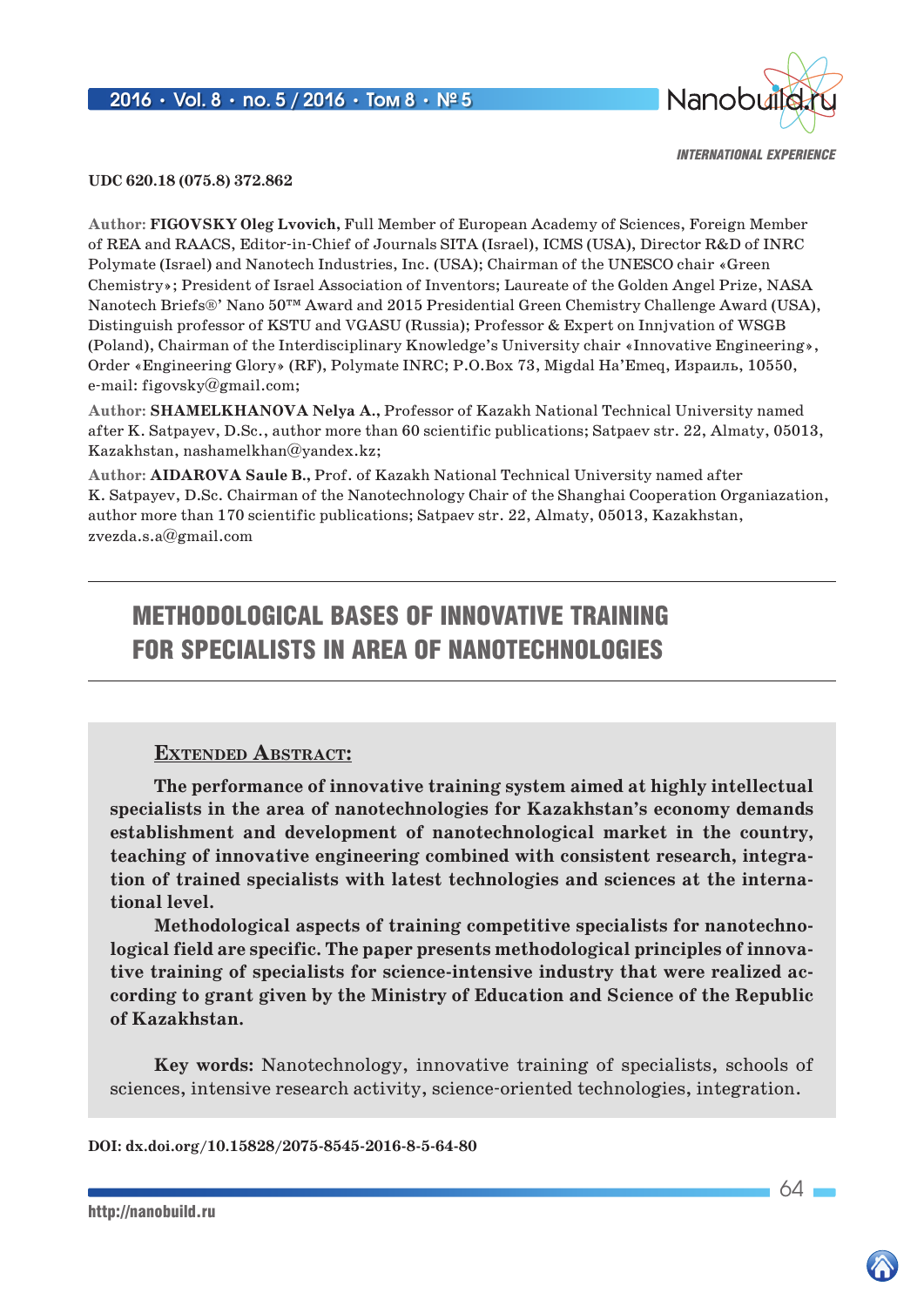

*THE RESULTS OF THE SPECIALISTS' AND SCIENTISTS' RESEARCHES*

#### **Machine-readable information on CC-licenses (HTML-code) in metadata of the paper**

<a rel=»license» href=»http://creativecommons.org/licenses/by/4.0/»><img alt=»Creative Commons License» style=»borderwidth:0» src=»https://i.creativecommons.org/l/by/4.0/88x31.png» /></a><br/>  $\langle$ ->span xmlns:dct=»http://purl.org/ dc/terms/» href=»http://purl.org/dc/dcmitype/Text» property=»dct:title» rel=»dct:type»>Methodological bases of innovative training of specialists in nanotechnology field</span> by <a xmlns:cc=>http://creativecommons.org/ns# href=»Nanotehnologii v stroitel'stve = Nanotechnologies in Construction. 2016, Vol. 8, no.5, pp. 64–80. DOI: dx.doi. org/10.15828/2075-8545-2016-8-5-64-80» property=»cc:attributionName» rel=»cc:attributionURL»>Figovsky O. L., Shamelkhanova N.A., Aidarova S.B.  $\langle x \rangle$  is licensed under a  $\langle x \rangle$  arel=»license» href=»http://creativecommons.org/licenses/ by/4.0/»>Creative Commons Attribution 4.0 International License</a>.<br />Based on a work at <a xmlns:dct=»http:// purl.org/dc/terms/» href=»http://nanobuild.ru/en\_EN/nanobuild-5-2016» rel=»dct:source»>http://nanobuild.ru/ en\_EN/nanobuild-5-2016</a>.<br />>>>>Permissions beyond the scope of this license may be available at <a xmlns:cc=»http:// creativecommons.org/ns#» href=»figovsky@gmail.com» rel=»cc:morePermissions»>figovsky@gmail.com</a>.

#### Introduction

Kazakhstan's nanotechnology market endures a difficult stage of the formation and the development, meaning the active interaction and participation of key institutes and innovative structures of the country. From the state the close attention and support appear to domestic developments and the started projects, which are really passing to production stage. For acceleration of nanotechnology development the Kazakh national nanotechnological initiative is put forward, which will supervise also questions of the university education being in direct link with innovative processes happening in national economy.

It is possible to claim that prospects of nanotechnology development will be determined in many respects by qualitative content of training system in concrete educational sector. Therefore, from the position of ensuring of scientific and technological breakthrough of the country, the system of preparation of highly intellectual specialists for science intensive industry is faced with extremely actual and complex challenge.

There is an urgent need of creation of new quality of the organization of structure and content of education, according to modern requirements of national economy and tendencies of international experience. Orientation on perspectives of nanotechnology development with taking into account world experience and those initiatives, which are undertaken by the state, will demand the development of corresponding educational sectors. That is necessary to determine training opportunities for preparation of

 $65 -$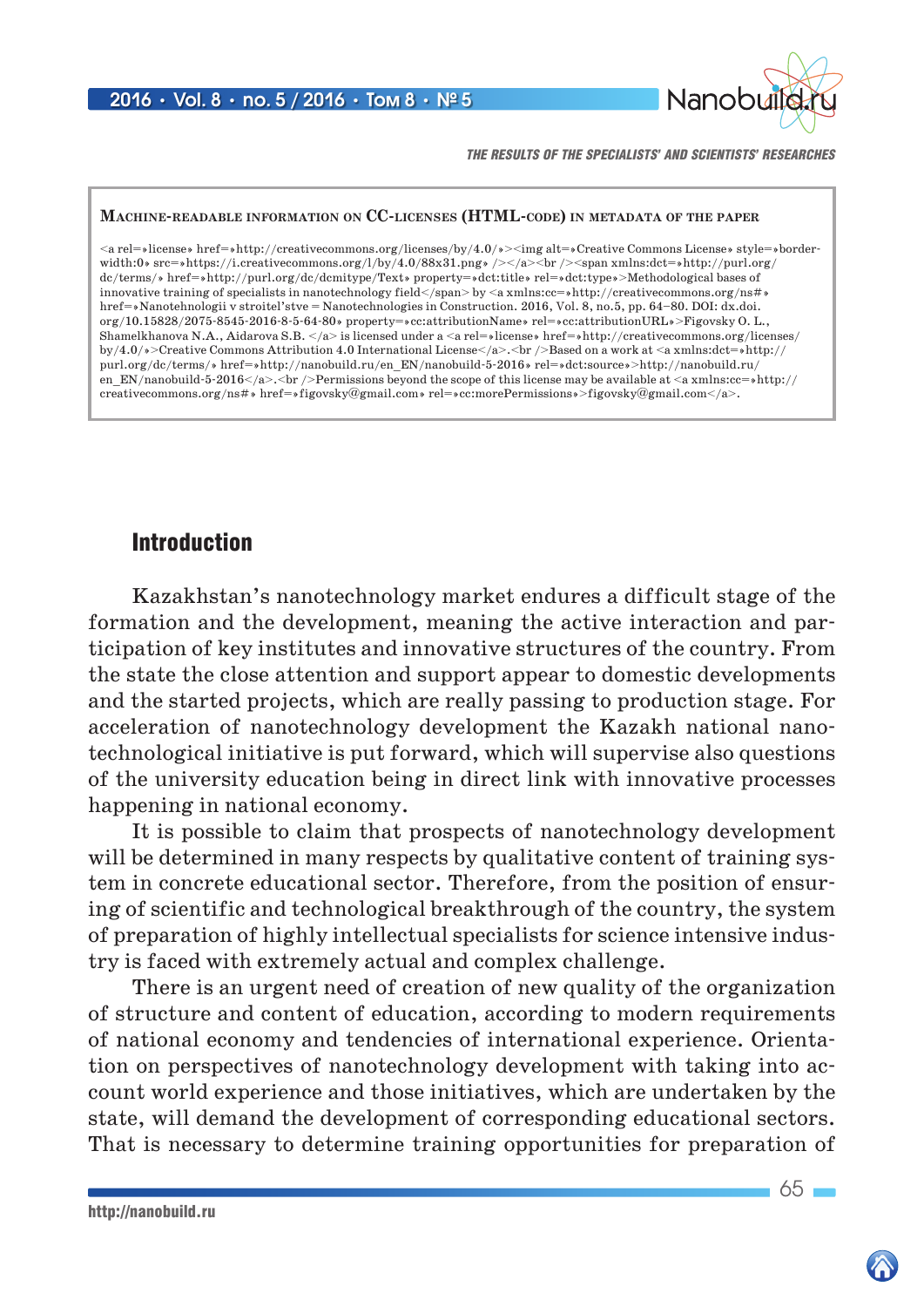

specialists for researches and developments in chosen direction of nanotechnological activity (for example, in nanoengineering, nanoelectronics, nanocomposites, etc.).

Actually, it is a question of ensuring of innovative training of highly qualified, competitive future specialists, which are capable to engage in large researches, effectively using high technologies. In this area the offer of Kazakhstan's educational system is very limited and insufficiently competitive. In Kazakhstan first issues of magisters and doctors for specialty «Nanomaterials and nanotechnologies» only began to be implemented.

Scientific search of optimal ways of the development of preparation system of highly intellectual specialists for key industries of economy (mainly, magisters and doctors) was based on the analysis of best international practices. Integration as a way of realization of updated training system of specialists in science intensive industry is the most effective way on the basis of development of international integration and partnership. On this occasion President of the country N. Nazarbayev was told: «according to examples of the European countries it is expedient to develop technological platforms, to create a common research network with participation of higher education institutions, research centers and business structures  $\ldots$  (Nazarbayev, N. 2012)<sup>1</sup>. Integration in the sector of training of specialists for science intensive industry (in particular for nanotechnologies), allows better understand the innovative processes in science, technologies, education.

Thus, starting positions for substantiation of innovative training of needed specialists in nanotechnology field for Kazakhstan's economy are:

– the state and the development of Kazakhstan's nanotechnological market;

– innovative nature of future specialists training for nanotechnology;

– integration as a main way of realization of innovative training.

Methodological substantiation of given provisions will allow at methodical level to provide innovative training of competitive specialists in nanotechnology field for developing segment of economy. In the paper the essence of theoretical provisions is disclosed in line with researches that

http://nanobuild.ru

 $66 -$ 

<sup>&</sup>lt;sup>1</sup> Speech of the President N. Nazarbayev at The IX Forum of border cooperation of the Russian Federation and the Republic of Kazakhstan. Pavlodar. September. 2012. *Expert of Kazakhstan № 38– 39,* 24 Sept – 7 Oct. 2012. – p. 28–29.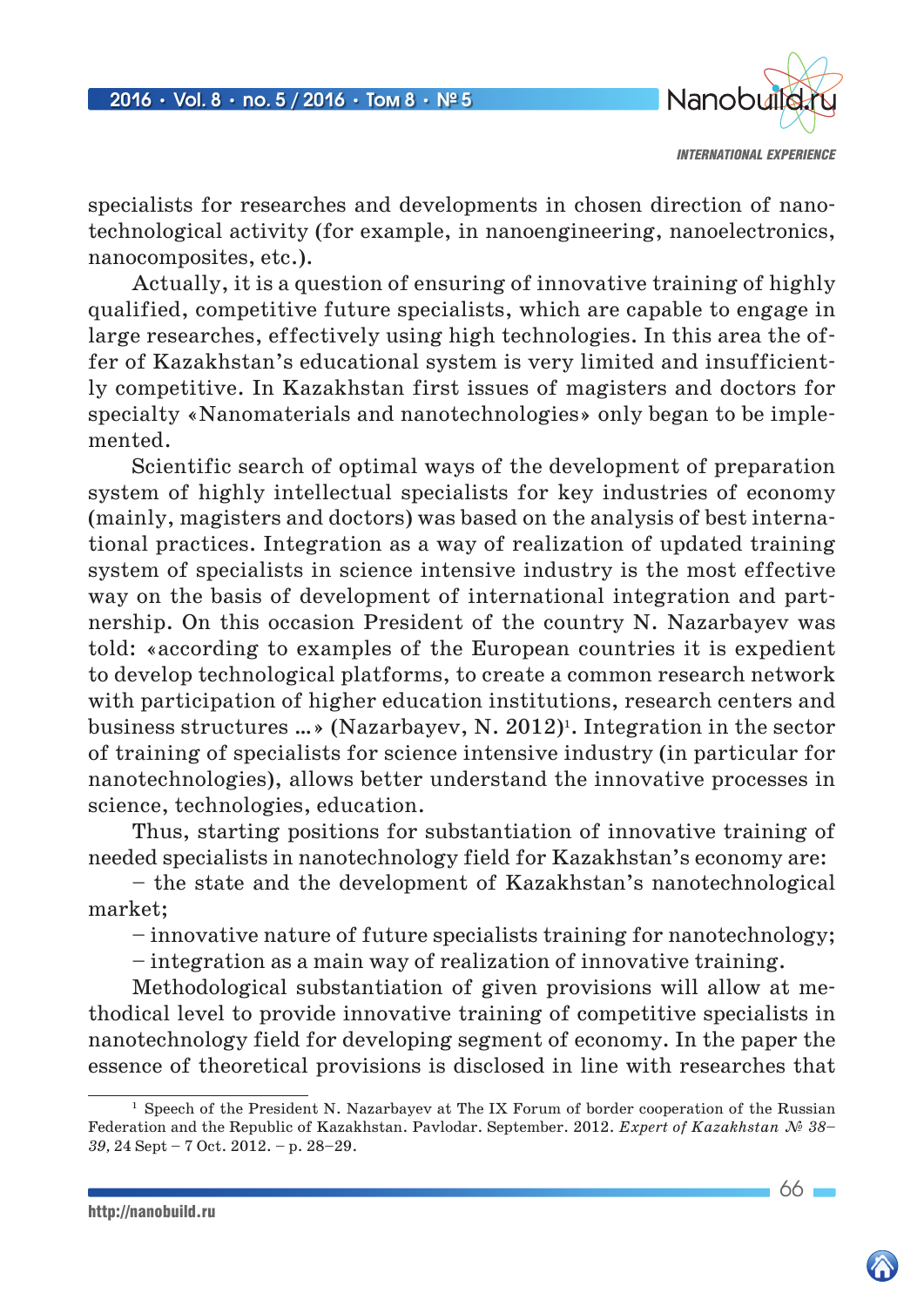

were conducted by authors by the order of the Ministry of Education and Science of the Republic of Kazakhstan (MES RK)<sup>2</sup>.

## The state of kazakhstan's nanotechnology market

Today Kazakhstan's market of nanoproducts isn't still created fully, but there are producers and developers of nanotechnology products, and for the last decades their quantity steadily grows according to the growth of institutional order for innovative production. Any nanotechnology development causes huge social effect because it demonstrates the progress of a domestic production and market prospects of the country.

Joint projects on the basis of cooperation of Kazakhstan with Russia as the main economic partner of the country play the important role in creation of market productions in nanotechnology. Portfolio of joint Russia-Kazakhstan projects assumes both very short terms of production, and terms till five years depending on scale, for example: projects in the field of solar power (production of solar batteries of land and space basing), mechanical engineering (production of water purification equipment on the basis of nanotechnology), oil refining and production of bitumen (production of modern valves for pumps with nano-covering). Construction of the plant for production of new organic mineral fertilizer «Bioplant Flora»3 that is created on the basis of nanotechnological achievements in agriculture is begun in North Kazakhstan area with participation of partners from Russia.

The entry into the world market gives the development of Kazakhstan's initiative in nanoelectronics (Suleimenov, I.E., Mun, G.A., Polyakov, A.I. & Yeligbayeva, G.A.). According to opinion of Kazakhstan's scientists, «now in Kazakhstan the nanoelectronics represent a certain bank of ideas, which are used only in insignificant degree in industry». Scientists consider «this circumstance presents opportunity for Kazakhstan to take own place in international division of labor in given field of science, because the

 $67 =$ 

<sup>2</sup> Research project by the order of MES of RK «Methodological fundamentals of educational integration in the context of development of postgraduate technical education system (on the example of specialty «Nanomaterials and Nanotechnologies»)». – Almaty: KazNTU named after K. Satpayev, 2012– 2014.

<sup>3</sup> Danilova, A 2010, 'Kazakhstan: nanotechnologies will make revolution in agriculture', *Kazakh Zerno. Kz,* № 37 (65), 11 May – http://www.kazakh-zerno.kz/.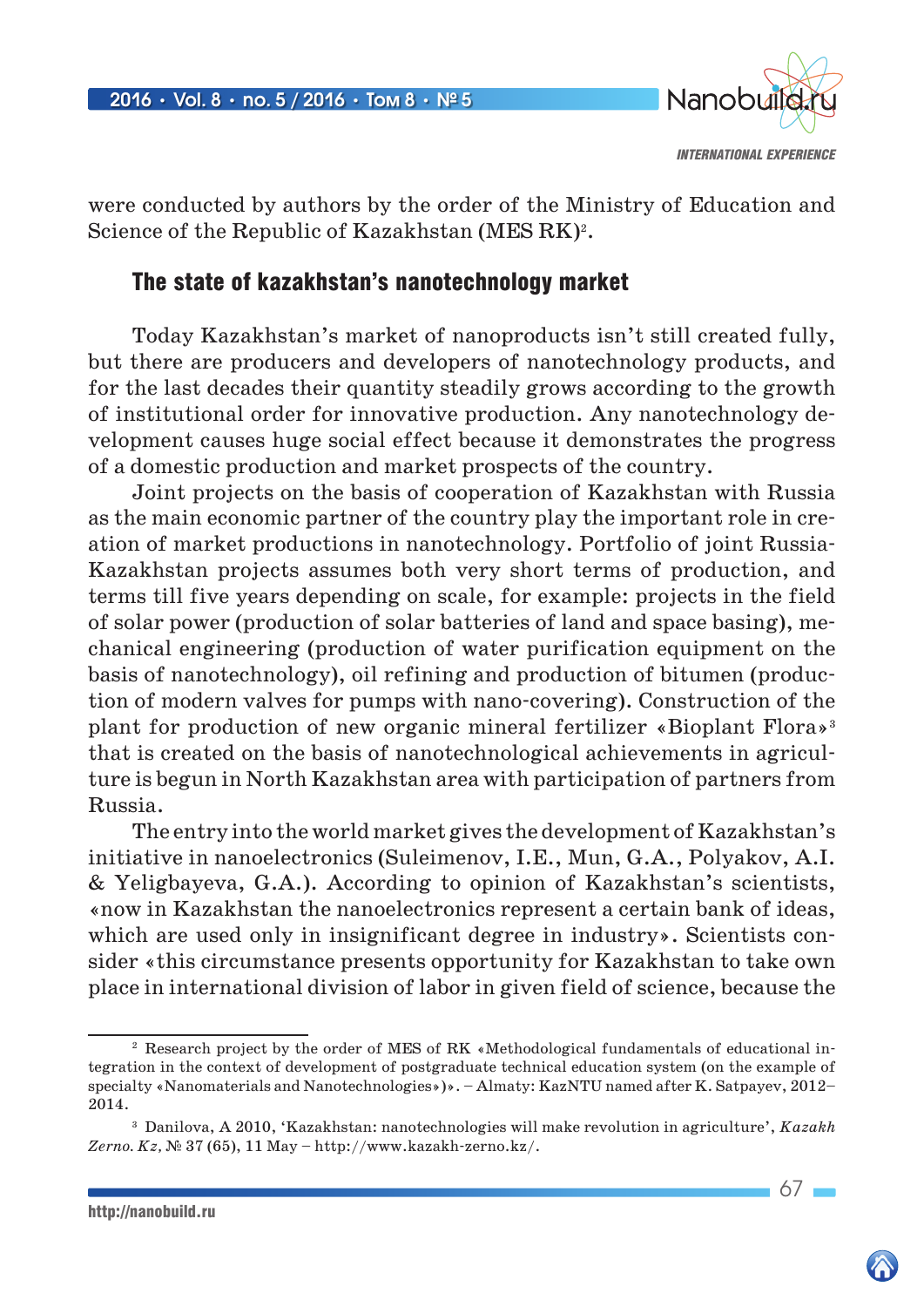

countries possessing various level of technical development in nanoelectronics while are in approximately identical situation» (Ergojin, et al. 2010, p. 90). Physical chemistry of hydrophilic polymers is considered as scientific basis of Kazakhstan's initiative in nanoelectronics. «In given field in the Kazakhstan physical and chemical schools traditionally hold position that is inferior to none in researches of the most developed countries. So, it is possible to realize breakthrough on the corresponding base» (Ergojin, et al. 2010, p. 90). Achievements of scientific schools in the field of hydrophilic polymers are considered as a reliable basis for the subsequent steps in nanoelectronics areas. Projects of creation of nanorobots or nanocomputer on quasi biological basis serve the confirmation of that. Such nanorobots represent the analog of transport RNA, allowing to write down information into nanostructures (the data recording is reached due to formation of the arrangement of atoms on the surface). Their basis is the complex that is created with incentive sensitive polymer and metal ions collapsing by the external influence (electric signal, temperature change, etc.) (Ergojin, et al. 2010, p. 101). Printers on quasi biological basis<sup>4</sup>, allowing considerably to reduce press cost were developed by Kazakhstan scientists. However insufficient financing significantly brakes an embodiment in practice of perspective development within the area of nanotechnological activity.

In the country there are research teams, which carry out researches in nanotechnology field and there are certain achievements. So, universal nanocapsules from phosphatidyl inositol and transdermal forms with their application<sup>5</sup> were created in laboratory of structure and regulation of enzymes of Institute of molecular biology and biochemistry named after M. Aytkhozhin. Nanotechnologies of super crushing for unique devices and for the production of nanodispersed and nanostructural powders were created (mills and mechanical activators surpassing in the characteristics the highest world level $)^6$ .

Large-scale researches in nanotechnology field (in areas of «natural nanomaterials», «technology of extraction of natural carbon nanoparticles», «nanofilms and nanocoverings», «nanotechnologies of technical

68

<sup>4</sup> http://www.academy.kz/en/useful/item/161 Pavlodar. 17 September. KAZINFORM. Livintsova, V.

 $5$  http://slanet.kz/Nanotehnologii Lechebnye Nanoplastyri/~6919134/~175/.

<sup>6</sup> Nanotechnology «SB: Supercrushing of Bashkirtseva». News of Government Standart, № 5, 2006 – from http://fitomilli.kz/writes/3-publication/23-gosstandart2006-sb.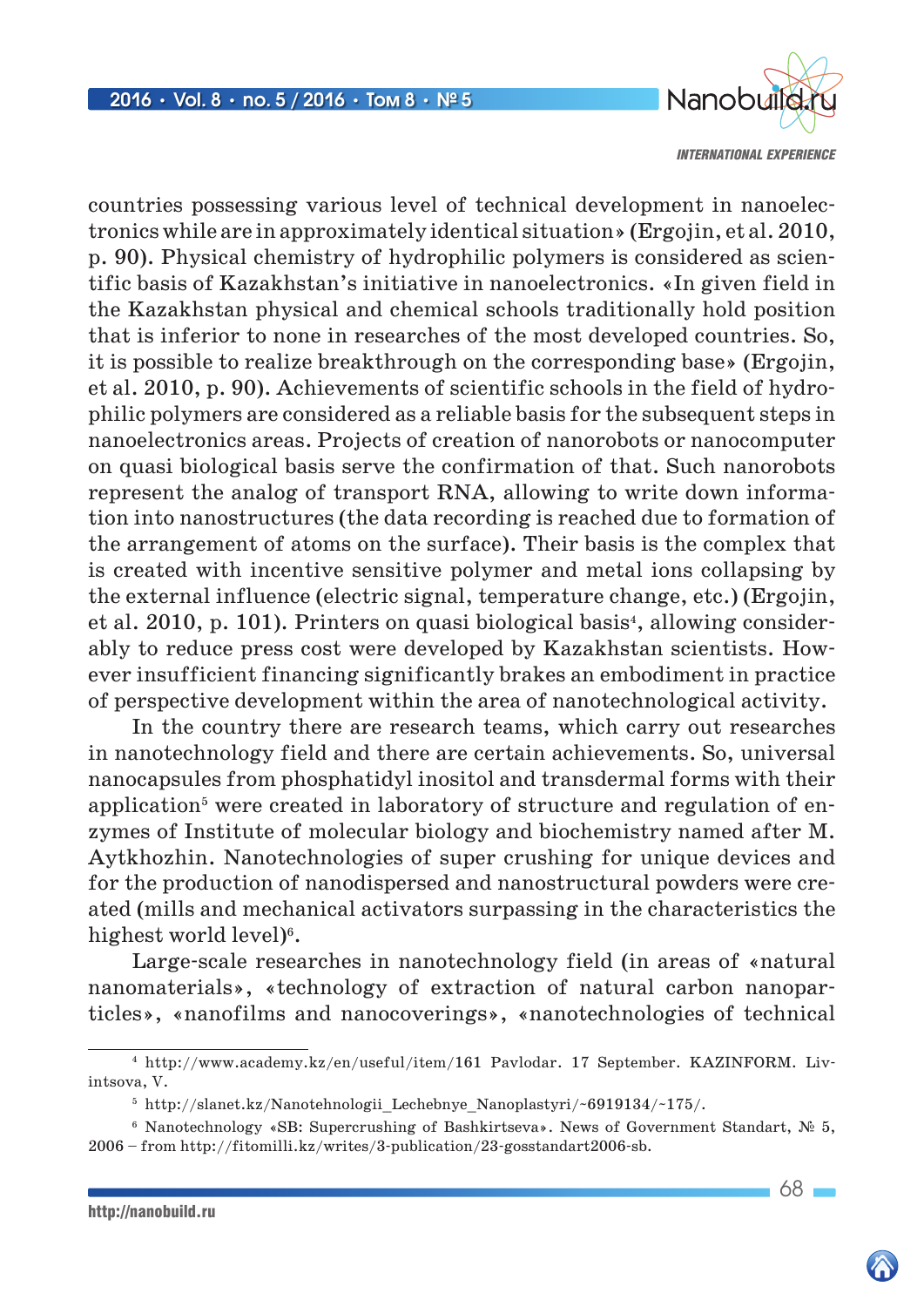

ceramics on the basis of compound of rare metals», etc.) are carried out at East-Kazakhstan State Technical University (EKSTU), where the mass production of technical ceramics is arranged on the basis of conducted researches (Mutanov, S. 2008, p. 6).

Thus, given examples characterize the condition of domestic market of Kazakhstan having the real scientific and technical potential, certain experience of activity of scientific centers, organizations and universities in nanotechnology field that allows to speak about the prospects of development oriented on world level.

As it is known, the development of nanoindustry in the majority of countries is carried out through the creation of nanoclusters as concrete models of the innovative development, allowing to solve large scientific and technical problems of the industry on the basis of integration of participants during the development and production of nanoproducts. Considering this fact there is obvious need to create corresponding educational cluster as important component of common state innovative system. The success depends on degree of integration during the realization of innovative training of competitive future specialists. So, innovative training of specialists in nanotechnology field taking into account integration processes, conditions and prospects of development of given field, as a whole, must be aimed for corresponding educational cluster's creation in the future.

### Innovative training of specialists in nanotechnology field

Innovations in industry, science, education become a priority of development of our state, which has chosen a course on withdrawal from a raw materials economy and transition to science intensive industry (including nanoindustry). Hence a task of ensuring of *innovative nature of education* becomes actual too. The strategy of education is presented in State program of development of education of the Republic of Kazakhstan for  $2011-2020$  (SPDE RK)<sup>7</sup>, where it is planned to raise a share of higher education institutions having created innovative structures, sci-entific laboratories, science and technology parks, centers (from 14% to 50% in 2020).

<sup>7</sup> State Program of Development of Education of the Republic of Kazakhstan for 2011–2020. – Astana, 2011. – p. 52.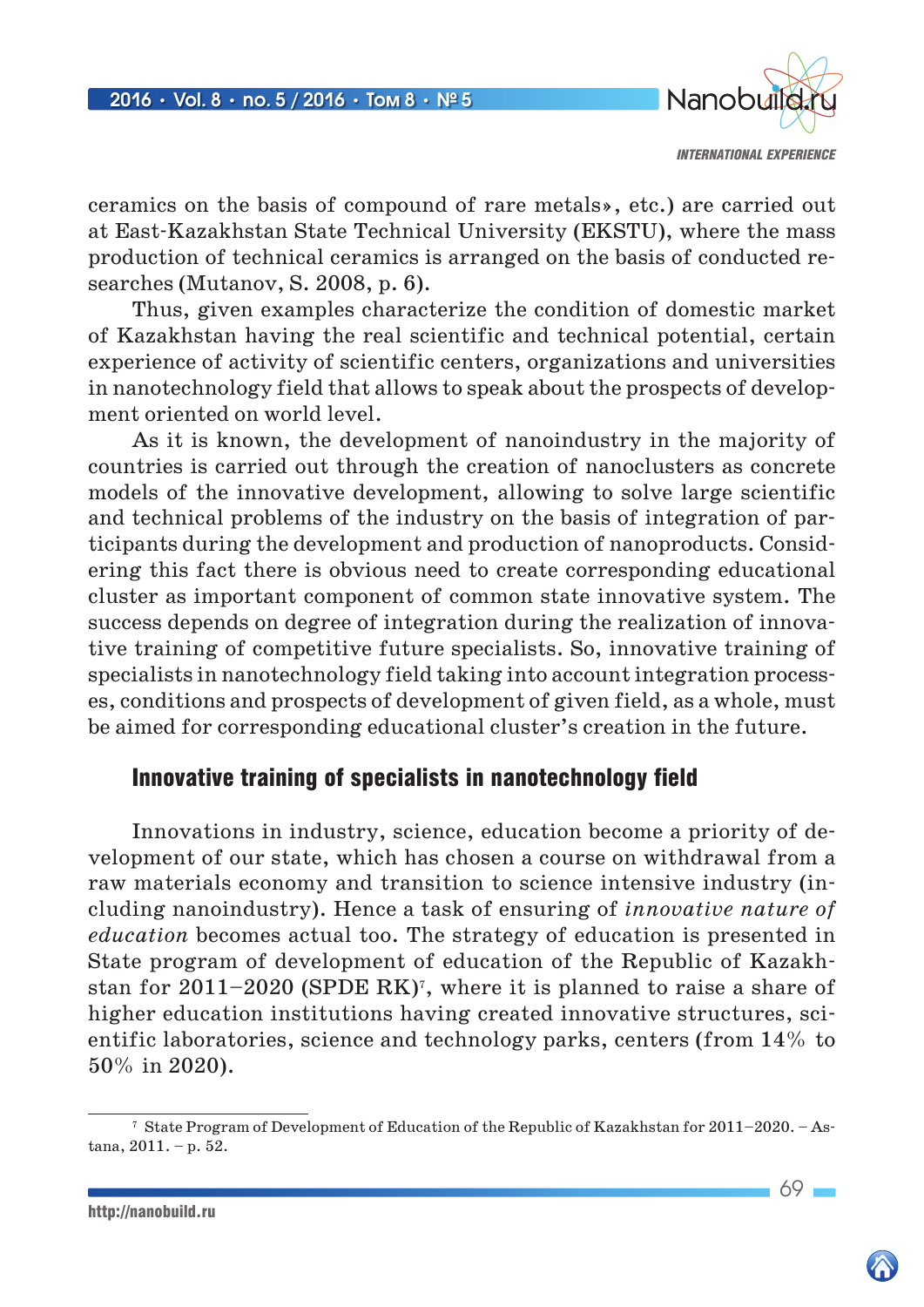

Preparation of specialists in nanotechnology as part of innovative policy is connected with aspiration to increase a contribution of science and technologies in economy development, to provide progressive transformations in the sphere of goods production, to increase competitiveness of national products in world market, to strengthen national security and defense capability of the country, to improve ecological situation.

However, it is necessary to recognize, despite of existence of several universities, where prepare specialists in the nanotechnology field, for the present, in Kazakhstan, there is no enough developed scientific and educational reserve to allow carrying out the preparation according to high international standards. But, as local scientists write, «strategy of development of nanotechnologies can be constructed only on a concrete material» (Ergojin, et al. 2010, p. 13), respectively development of educational sphere in this sector has to be under construction taking into account «a concrete material». Therefore the role of research groups working within *schools of sciences* is steadily increasing.

In this connection in KazNTU named after K. Satpayev fundamental researches dedicated to creation of nanostructured organic polymeric photo cells for transformation of solar energy and nanocomposite materials on the basis of carbon nanotubes are developing within school of sciences of professor Smagulov D. Results of this scientific direction connected with

creation of CVD systems with induction heating for cultivation of multilayered carbon nanotubes (MWCNT);

production of carbon nanotubes and the nanocomposite materials consisting of polymers and carbon nanotubes, which serve for receiving many modern nanostructured functional devices;

receiving of samples of solar batteries of new generation on the basis of organic polymeric photocells.

The projection of these scientific works to education led to pedagogical design of a number of disciplines («Perspective carbon nanomaterials», «Methods of synthesis of carbon nanomaterials», «Modeling of processes of nanomaterials receiving»), including separate modules («Carbon nanotubes», «Polycrystalline diamond (PCD)», «Metalcarbon nanocomposites», «Chemical vapor deposition (CVD technology and equipment»), aimed on formation of concrete professional competences.

Thanks to scientific ensuring of education process oriented on specific objectives of nanoscience and nanoindustry, the KazNTU was determined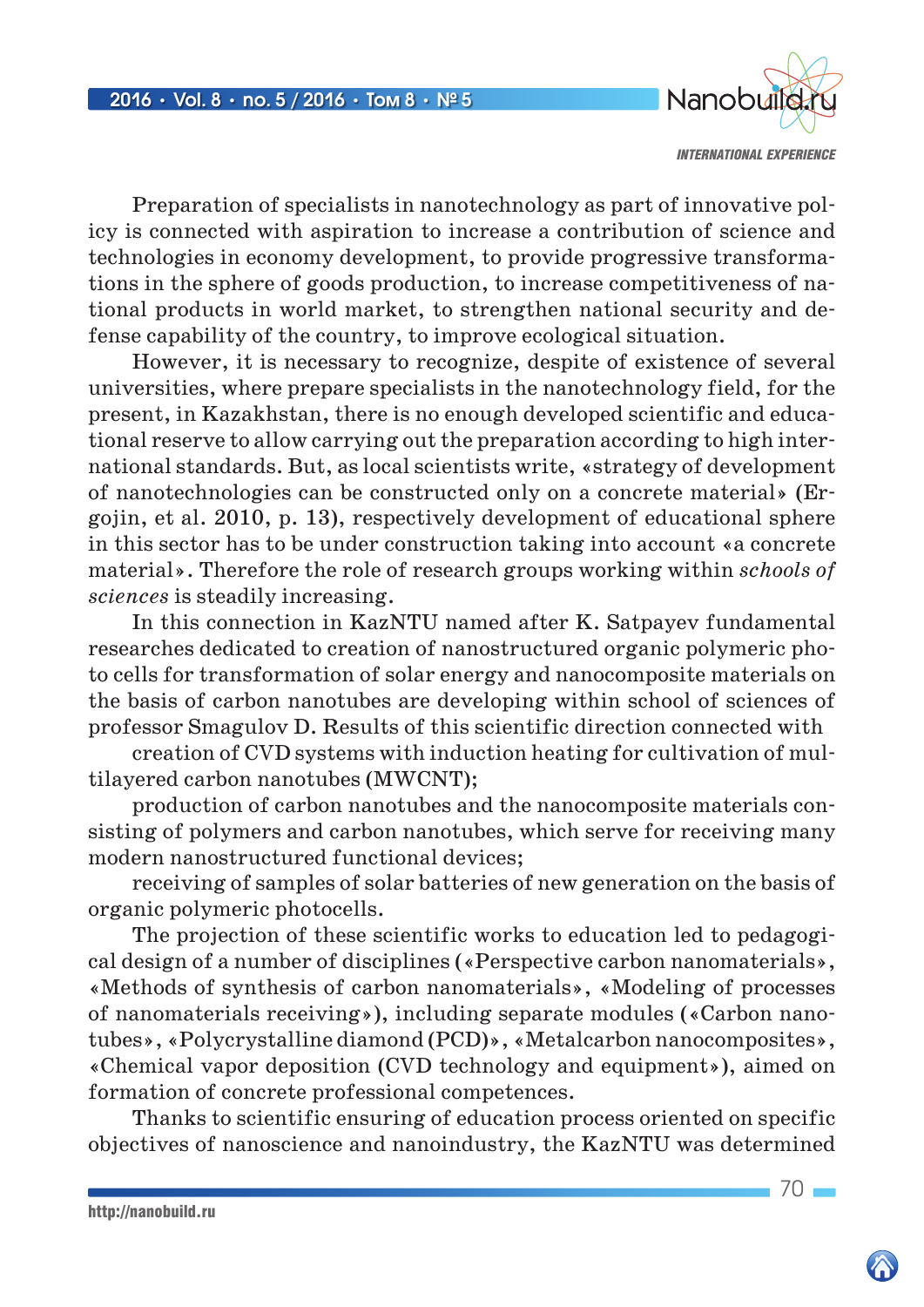

by the Ministry of Education and Science of the Republic of Kazakhstan (MES RK) as a head university-coordinator in nanotechnology for Network University of Shanghai Organization of Cooperation (USOC)8. Partners of USOC are 60 higher education institutions of China, Russia, Kyrgyzstan, Tajikistan, Uzbekistan. Within USOC joint working training programs and syllabuses are developed and coordinated for specialty «Nanomaterial and nanotechnologies» (for applying in nanoelectronics, chemical and processing industries).

Schools of sciences that are created, mainly, at leading universities of the country serve as the base on which it is possible to carry out innovative training of highly qualified future specialists due to binding of study process to real tasks of industry. Schools of sciences will create the environment in which can be formed *innovative persons.* Such persons are necessary for science-intensive industry, where the most important qualities of specialists are: creativity, deep understanding of economic, production reality. Innovative type of the specialist is characterized by a susceptibility to innovations, ability to fast adaptation in the conditions of changing economic and technical situations.

Specialists in nanotechnology corresponds to category of professional of innovative type, their activity is connected with the highest manifestations of creativity with the fullest scientific knowledge and technologies. The process of training of such specialist differs. For formation of corresponding qualities of specialists of innovative type at all stages of their future innovative activity are required following skills (Makhov, A.):

1) search of new ideas, 2) selection of ideas, 3) analysis of opportunities of production and sale of ideas and production, 4) development of products (design of products and development of technological process), 5) pilot production, 6) checking of market condition, 7) organization of mass production.

The main essence of professional activity of future highly intellectual specialists (postdoc or magister in nanotechnology) is scientific and technical innovation (1 and the 2nd stages), realization of which is possible on the basis of interrelation of intellectual, emotional, strong-willed qualities of the specialist, embodied in intuition, flexibility, independence of thinking and initiative.

<sup>8</sup> http://www.eduweek.ru.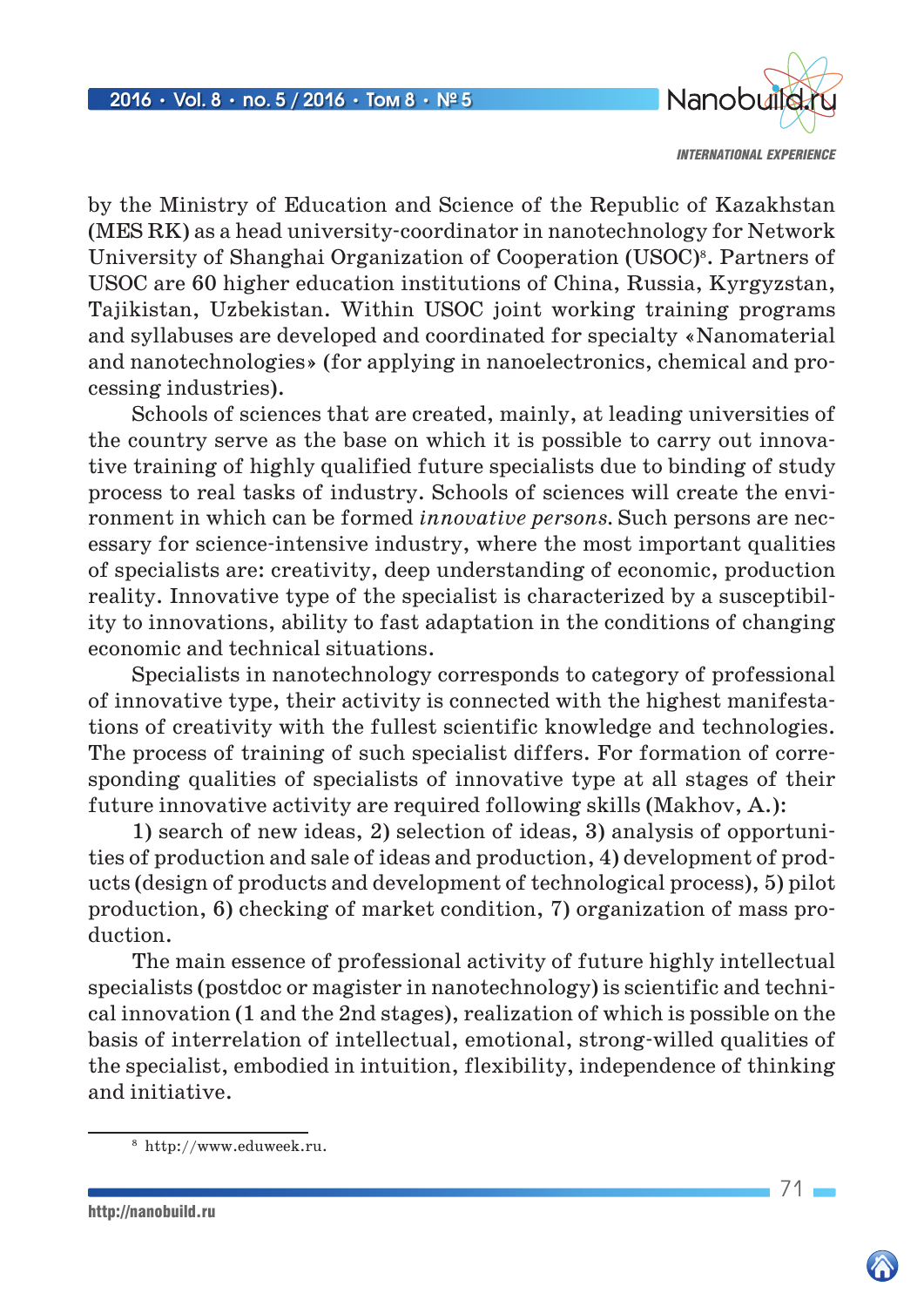

It is possible to master the specified stages of innovative activity in the course of training if *intensive research activity* will be implemented. Intensive research causes chain reaction of ideas, promotes knowledge accuracy, fulfillments of opening. «The intensification of activity is an important form of development of creative abilities of the person leading to creation of innovations because it assumes continuous expansion of a framework of the actions, overcoming of the obstacles arising at the solution of tasks» (Shamelkhanova, N. 2005, p. 70). Thanks to existence of schools of sciences as the basis of scientific and educational infrastructure appears the possibility of real research work meaning intensive works during the solution of specific practical objectives.

Thus, consideration of training of specialists in nanotechnology in parameters of innovations means strengthening of research training component because specialist in nanotechnology is, first of all, the researcher who is using scientific knowledge, research skills in the professional activity. Such specialist has to be able to analyze and generalize world experience, to master scientific and technical achievements according to requirements of modern economy. It is necessary to have the inventive potential and internal need to master innovative processes. Ensuring of innovative nature of training of competitive future specialists leads to achievement of required quality of education and must lean on schools of sciences, existing laboratories with use of unique scientific equipment (devices, installations, measuring complexes and so forth). Use of complicated scientific equipment in the course of research activity of the students and simultaneous development of *technologies of science-oriented training* underlies innovative training. Depending on a type of research activity it is possible to refer to the following technologies of science-oriented training:

– technologies of selection of scientific knowledge (during the development of discipline, modules, tasks);

– technologies of development of theoretical and practical methods of research (mathematical, modeling, special technologies such as technology of mastering of methods of scanning probe microscopy, etc).

So, for students by specialties «Materials science and technology of new materials», «Nanomaterials and nanotechnologies» following technologies of research activity were introduced in educational process:

– development of structure of scientific researches with justification of scientific apparatus,

 $72-$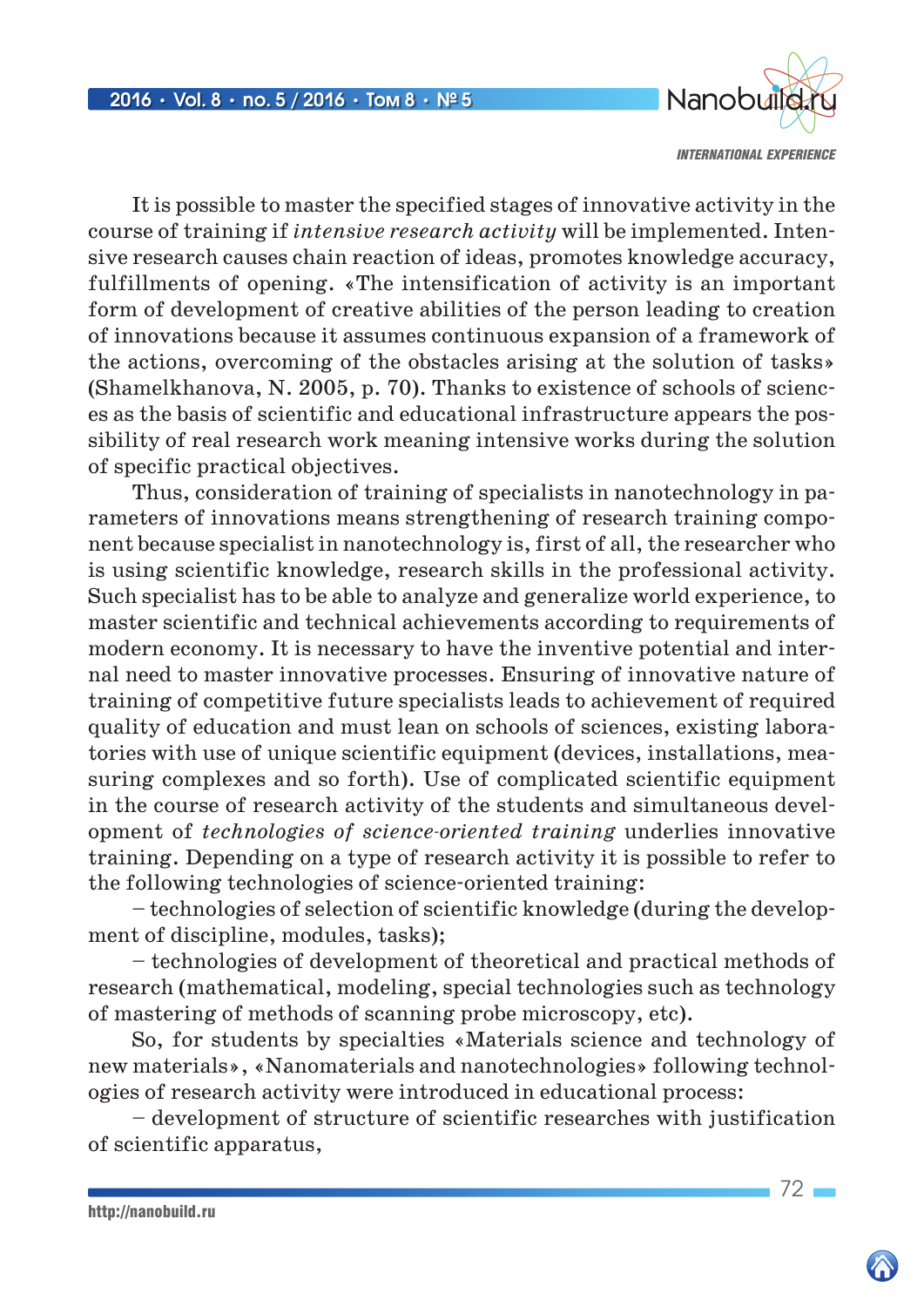

– organization of independent research work by individual tasks,

– carrying out experimental works with use of modern equipment.

Realization of offered technologies was happened step by step: at first, primary assimilation of a material, then further improvement and on this basis the formation of research and innovative qualities of the students. The concrete innovative projects of university scientists were used for ensuring of science-oriented training during the realization of specified technologies.

However, effective realization of innovative training of future specialists in nanotechnology requires the considering of international experience and active participation in world processes, that makes necessary exit at integration level of training. Following section of article is devoted to the development of scientific and educational integration in given direction of training.

## Integration as the main way of realization of innovative training

Based on the above we can emphasize that orientation on interests of industrial and innovative development of the country<sup>9</sup> at the present stage calls the need of search and realization of effective ways of providing of innovative training of specialists for science-intensive industry.

Considering the fact that Kazakhstan's education system has entered into the European educational space, there is inevitable its participation in globalization processes. Therefore in the context of development of innovative training of specialists in nanotechnology field we will substantiate a phenomenon of integration by global tendencies of development of scientific knowledge and activity technologies. It is important to note that nanomaterials and nanotechnologies are a sphere of knowledge not of one country, and the sphere of knowledge of all mankind, that is why integration in area of training of nanotechnology specialists is not only actual, but also inevitable.

Integration as the main way of realization of innovative nature of training is not only caused by requirement to association of efforts in in-

http://nanobuild.ru

<sup>9</sup> State Program On Forced Industrial And Innovative Development of Kazakhstan Republic for 2010–2014. ASTANA. 19 March, 2010. № 958.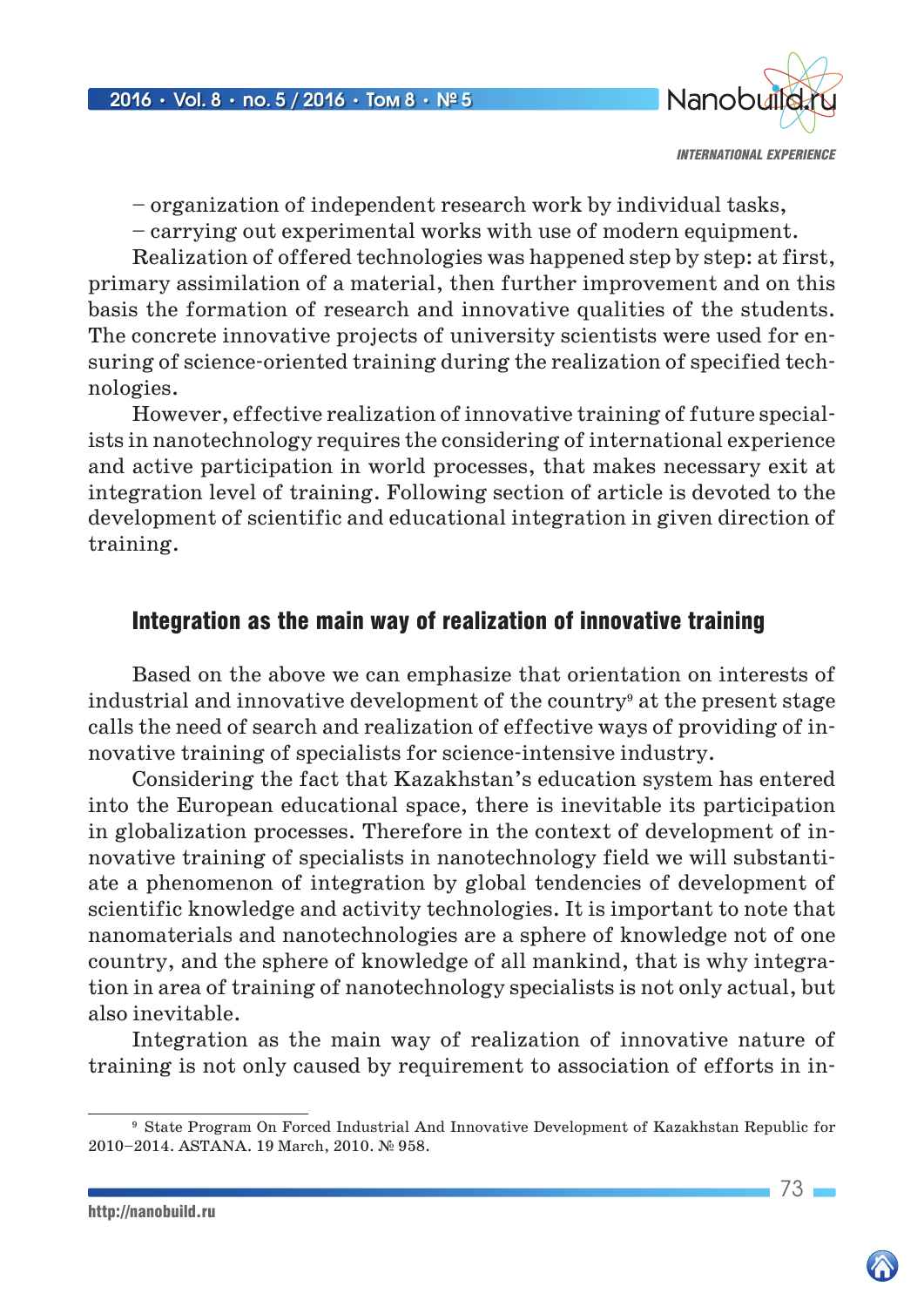

vestigations of the most difficult problems of broad practice. There are general regularities of a development of education, science in the modern world; comparable properties and identical interests of subjects of the integration, allowing to be in relations of integration to form integrity within the general educational space.

Integration can result in new quality of training due to fruitful results of joint cooperation, when the carrying out scientific researches and coordination of theoretical and practical content of education. Innovative nature of the training is provided thanks to research infrastructure of foreign partners, namely the laboratories with the modern equipment, including the equipment necessary for creation and research of nanomaterials and nanostructures: scanning probe microscopes (SPM), installations of spraying, etc. So, as earlier it was already noted, obvious benefits are provided for example due to cooperation with the partners of Russia , which have the experience of educational program creation of RUSNANO for training of methods of nanomaterials receiving.

From researches of foreign and domestic experts it was found out that education systems of world leading countries are actively included in integration processes. But integration in education is wide and not simple notion, which still methodologically isn't developed. In the context of broad adaptation of best practices, integration in international educational space is focused on growing world relationships, new technologies with their developed infrastructure and modern global problems of mankind. It was spoken at a meeting of ministers of the higher education of states-members of G8 in June, 2006. Important step of consolidation of potentials of leading national universities for preparation of highly qualified specialists and specific integration projects is the opening of University of Shanghai Organization of Cooperation (USOC) in 2009.

As a whole real processes of international integration of education systems are realized through numerous international educational projects, adaptation of a number of realities of foreign education in domestic conditions. We think it is a phenomenon of new time, that is in the beginning of the development, and it is irreversible, and, certainly, extends to Kazakhstan. Numerous articles from Internet sites, and also materials of held conferences on the international and republican levels (for example, International scientific and practical conference: «International integration of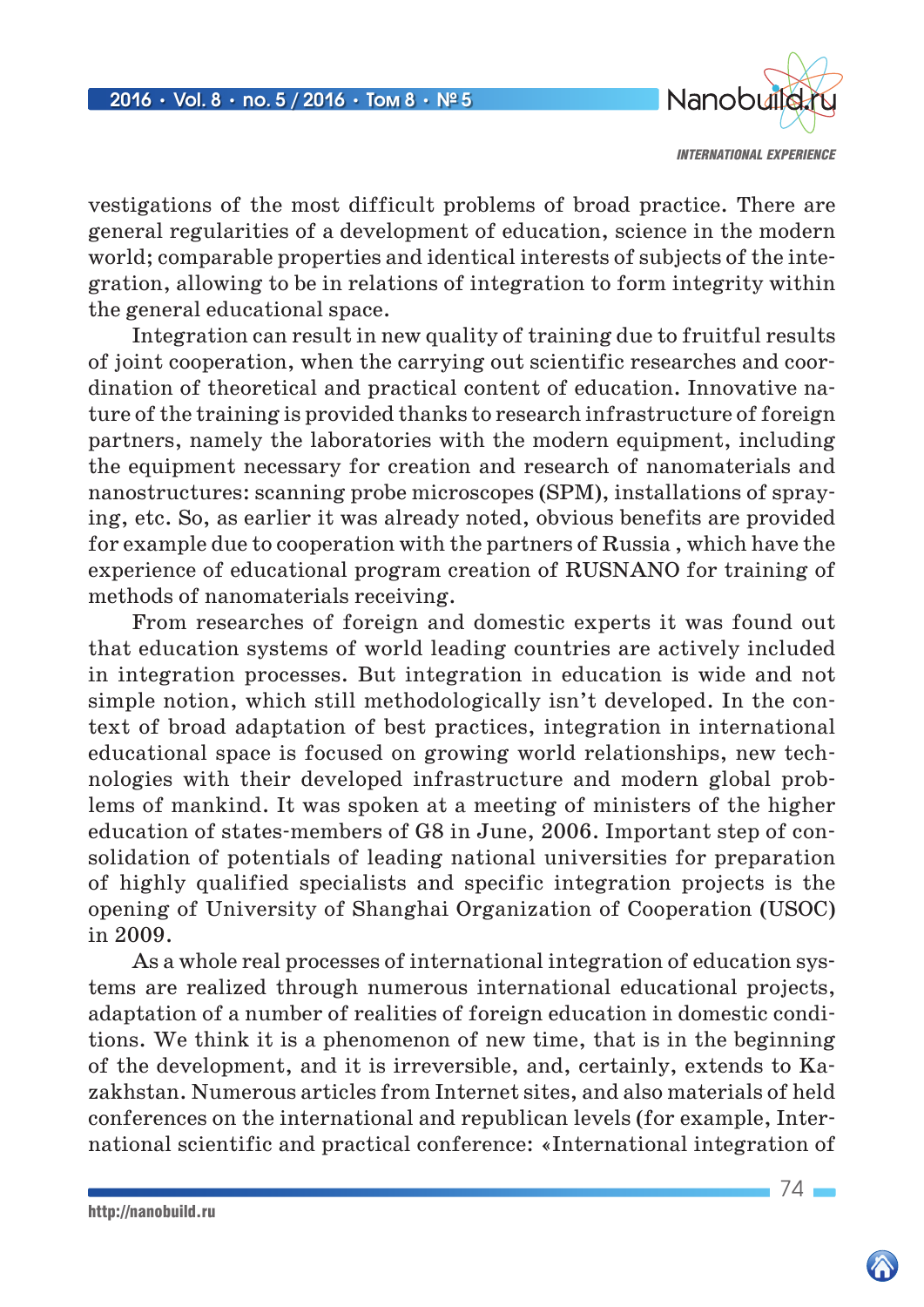

educational spaces: priorities and development prospects», organized by the Kazakhstan-American university in Ust-Camenogorsk on October 28– 29, 2011) confirm that.

In the majority of economically developed countries the main factors that define leading tendencies of development of nanotechnological preparation are:

– integration and coordination of joint actions of experts;

– expansion of scientific communications at different levels;

– more active involvement of scientists from adjacent fields to participation in discussions, to the developments and joint researches.

Analysis of literature shows that intensive researches connected with creation and development of educational programs with orientation on result are conducted in CIS countries: there are educational programs and joint projects with foreign colleagues, programs of double and joint international diplomas and programs of the international activity, etc.

The particular interest causes the report of Association of the European universities about programs of preparation of PhD in the conditions of transition to knowledge economy, where is emphasized the need of their transformations according to time requirements and creation of preconditions for deepening cooperation in this area. The researches conducted in Kazakhstan on TEMPUS project deserve attention too. They are devoted to definition and introduction of online system on ensuring of quality of educational programs accordingly European standards and Guides to ensuring quality in partner countries.

However integration processes in the sphere of training of specialists for science intensive industry are characterized with high level of uncertainty owing to existing heterogeneity of economic and social development of participants of integration process. It often makes difficult realization of innovative training at integration level without creation of scientific base and formation of relevant structures. In this regard innovative nature of training of specialists in nanotechnology can be provided in the course of concrete joint scientific researches with partners universities, which carried out on the expensive unique equipment taking into account world tendencies of development of nanoindustry. At the heart of integration lies the search the points of international cooperation, where is possible to get advantage and to make final result for scientific and technological breakthrough.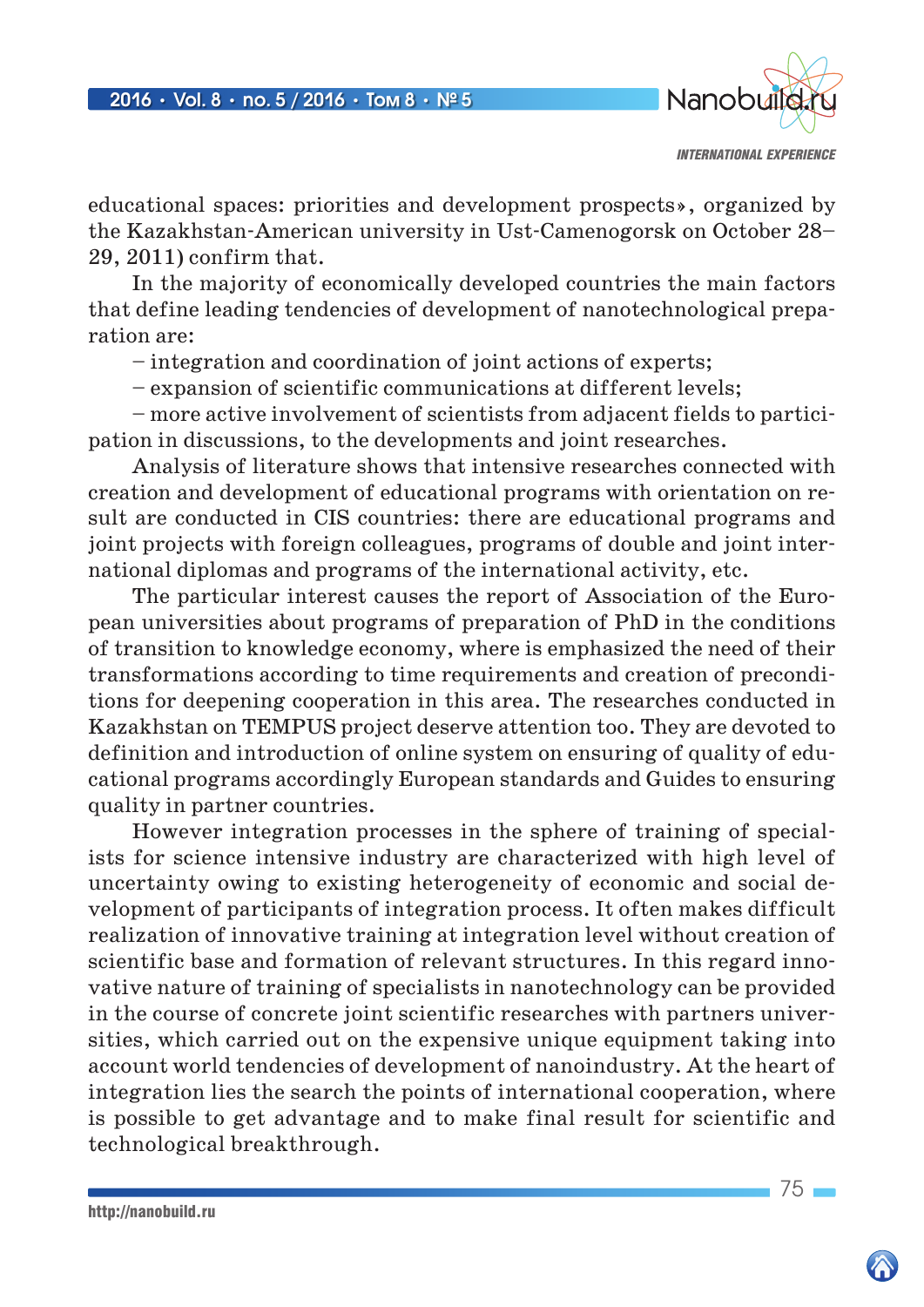

Thus, integration sets reference points on advanced international level of development of nanoindustry and allows to develop the most perspective directions of preparation of domestic specialists.

Proceeding from development of integration there is possible a practical realization of the innovative training that is connected with intensive research activity on the basis of carrying out of joint scientific projects and development of programs integrated into the international educational space. This way of development can lead to improvement of process of preparation of magisters and doctors in the field of nanomaterials and nanotechnologies that will provide competitiveness both educational programs and scientists, and specialists in world market of educational services.

## Conclusion

Methodological basics of innovative training of specialists in nanotechnology were considered in the context of the conditions and prospects of development of science intensive branch, ensuring innovative nature of training, and also integration interaction of partners universities. As a whole theoretical substantiation of the content of training of future specialists in nanotechnology is aimed at creation of corresponding educational cluster as important component of common state innovative system.

The state of domestic market of Kazakhstan is characterized with the examples of nanotechnological development given in the article. Existence of scientific and technical potential, certain experience of activity of scientific centers, organizations and universities in nanotechnological sphere allows to speak about development prospects (including educational sector), oriented on world level.

Innovative training is connected with intensive research activity, which is realized during the creation and the development of schools of sciences.

Integrative interaction in nanotechnology field will allow to realize effectively innovative training on the basis of international transfer of knowledge and introduction of new technologies of the organization of research activity and training methods.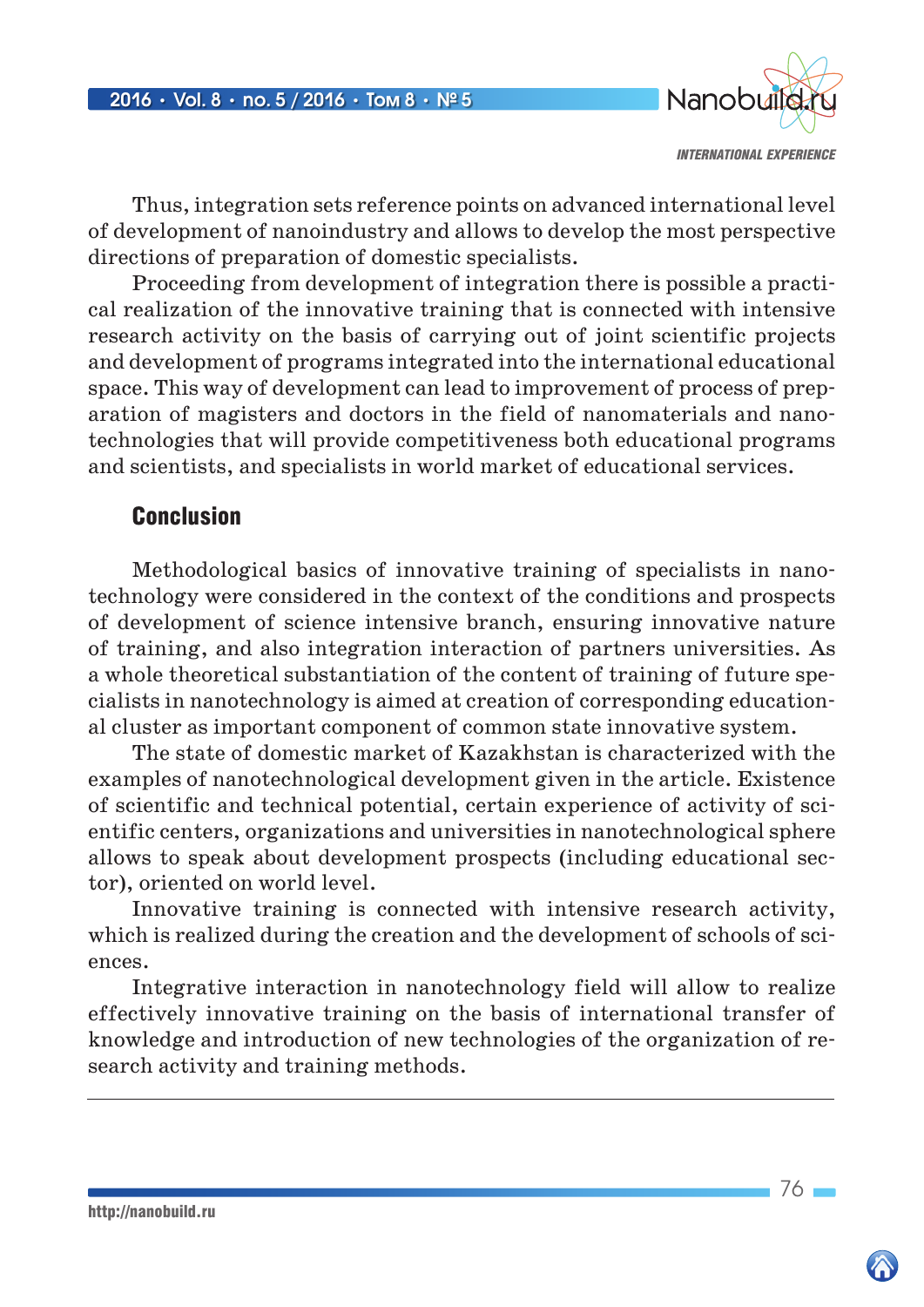

**Dear colleagues! The reference to this paper has the following citation format:**

*Figovsky O. L., Shamelkhanova N.A., Aidarova S.B.* Methodological bases of innovative training of specialists in nanotechnology field. Nanotehnologii v stroitel'stve = Nanotechnologies in Construction. 2016, Vol. 8, no.5, pp. 64–80. DOI: dx.doi.org/10.15828/2075-8545-2016-8-5-64-80.

### *References:*

- 1. *Suleimenov I.E., Mun G.A., Polyakov A.I., Yeligbayeva G.A.* Kazakhstan Initiative of Development of Nanoelectronics on Hybrid Spintronic and Quasi-biological Base. Prog. Euronanoforum. 2009, Praque, 2–5 June 2009, p. 162.
- 2. *Ergojin E.E., Aryn E.M., Suleimenov I.E., Belenko N.M., Gabrielyan O.A., Suleimenova K.I, Mun G.A.* Nanotechnology. Economics. Geopolitics. Almaty, «Print-S», 2010.
- 3. Perspective technologies, equipment and analytical systems for materials science and nanomaterials: Seminar materials. Edited by L.V. Kojitova. Moscow, Intercontact Science, 2008.
- 4. *Makhov A.* Social problems of development of scientific and technical creativity of students in the system of engineering education: Ph.D. thesis. 22.00.06. Ufa, Ufa State Oil Technical University, 2000.
- 5. *Shamelkhanova N.A.* Research training of future engineers (Conception of research culture formation). Almaty, KazNTU, 2005, p. 70.
- 6. *Senin P.V., Nuyanzin Ye.A.* The Problems of Engineering Universities' Adoption to the Two-Level Education System. Engineering Education. № 8, 2011, pp. 79–81.
- 7. *Kutuzov V.M., Shestopalov M.Y., Puzankov D. V., Shaposhnikov S.O.* Experience of Strategic Partnership «University – Enterprise» for Development of Engineering Staff Training. Engineering Education. № 8, 2011, pp. 4–11.
- 8. *Shamelkhanova N.A., Shokobayeva G.T., Uskenbayeva A.M.* Competency-Based Model Of Nanotechnology Specialist's Profile Kazakhstan`S Experience of Nanotechnology Education. Full Paper Proceeding MISG-2014, Vol. 1, pp. 94–108.
- 9. *Shamelkhanova N., Sarsenbayeva G., Chabal P.* Educational Integration for Post-Graduate Training (PGT) System in the field of nanotechnology: the case of Ka-

http://nanobuild.ru

77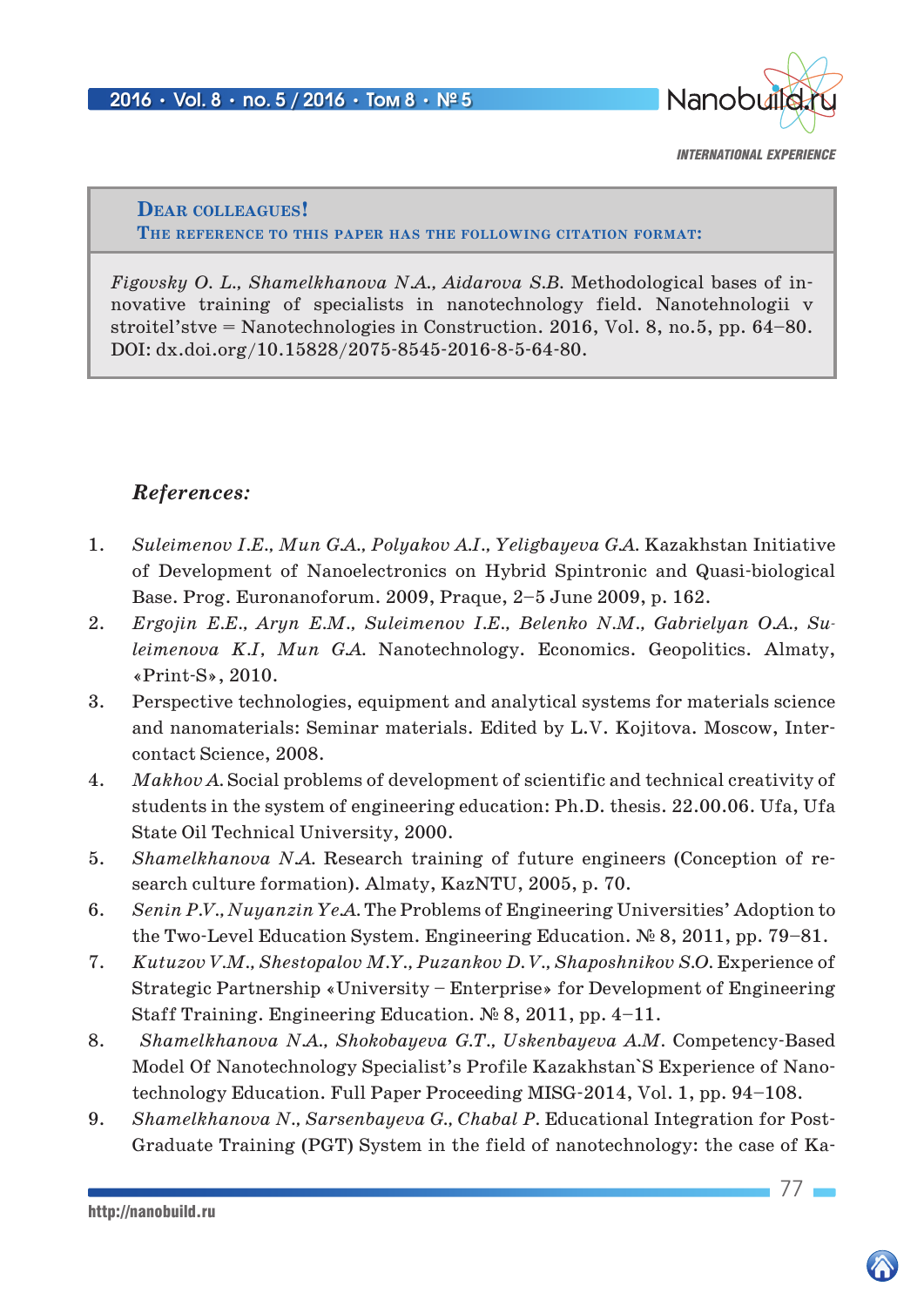

zakhstan. Journal Public Administration & Regional Studies. 2013,  $\mathbb{N}^{\mathbb{S}}$  1(11), pp. 5–22.

- 10. *Figovsky O.L.* Nanotechnologies and development of them in the world and Russia as the mirrow of technological future [Nanotehnologii i ih razvitie v mire i v Rossii kak zerkala tehnologicheskogo budushhego]. Available at: http://www.rusnor. org/pubs/reviews/7550.htm (Accessed 09.02.2012). (In Russian).
- 11. *Figovsky О.L.* Innovation process and innovation engineer [Innovacionnyj process i innovacionnyj inzhener]. Available at: http://www.rusnor.org/pubs/articles/7814.htm (Accessed 24.04.2012). (In Russian).
- 12. *Figovsky O.L.* Development of nanotechnologies in Israel [Razvitie nanotehnologi] v Izraile]. Available at: http://www.rusnor.org/pubs/reviews/8437.htm (Accessed 28.10.2012). (In Russian).
- 13. *Bobrova Yu.S.* Characteristics of the course "Physical and chemical fundamentals of micro- and nanotechnology" [Osobennosti organizacii uchebnogo processa po discipline «Fiziko-himicheskie osnovy mikro- i nanotehnologij»]. Engineering Bulletin [Inzhenernyj vestnik]. 2015, № 4, pp. 1026–1032. (In Russian).
- 14. *Srisawasdi N.* Evaluation of Motivational Impact of a Computer-Based Nanotechnology Inquiry Learning Module on the Gender Gap. Journal of NanoEducation, 2015, Vol. 7, № 1, pp. 10–17.
- 15. *Orgill MaryKay, Wood Sarah A.* Chemistry Contributions to Nanoscience and Nanotechnology Education: A Review of the Literature. Journal of Nano Education, 2014, Vol. 6, № 2, pp.83–108.
- 16. *Figovsky О.L.* Sozdanie bazy dlja razvitija novejshih tehnologij osnovnaja zadacha nauki i obrazovanija [To create the base for the latest technologies development – main task of the science and education]. Ecology and life [Jekologija i zhizn']. Available at: http://www.ecolife.ru/zhurnal/articles/43227/ (Accessed 28.05.2016).
- 17. *Stephen J. Fonash.* Nanotechnology: the Nexus of Science Education, 4.04, 2008. Available at: http://www.cneu.psu.edu/pdfs/Fonash040408\_Nanotechnology\_ theNexusOfScienceEducation.pdf.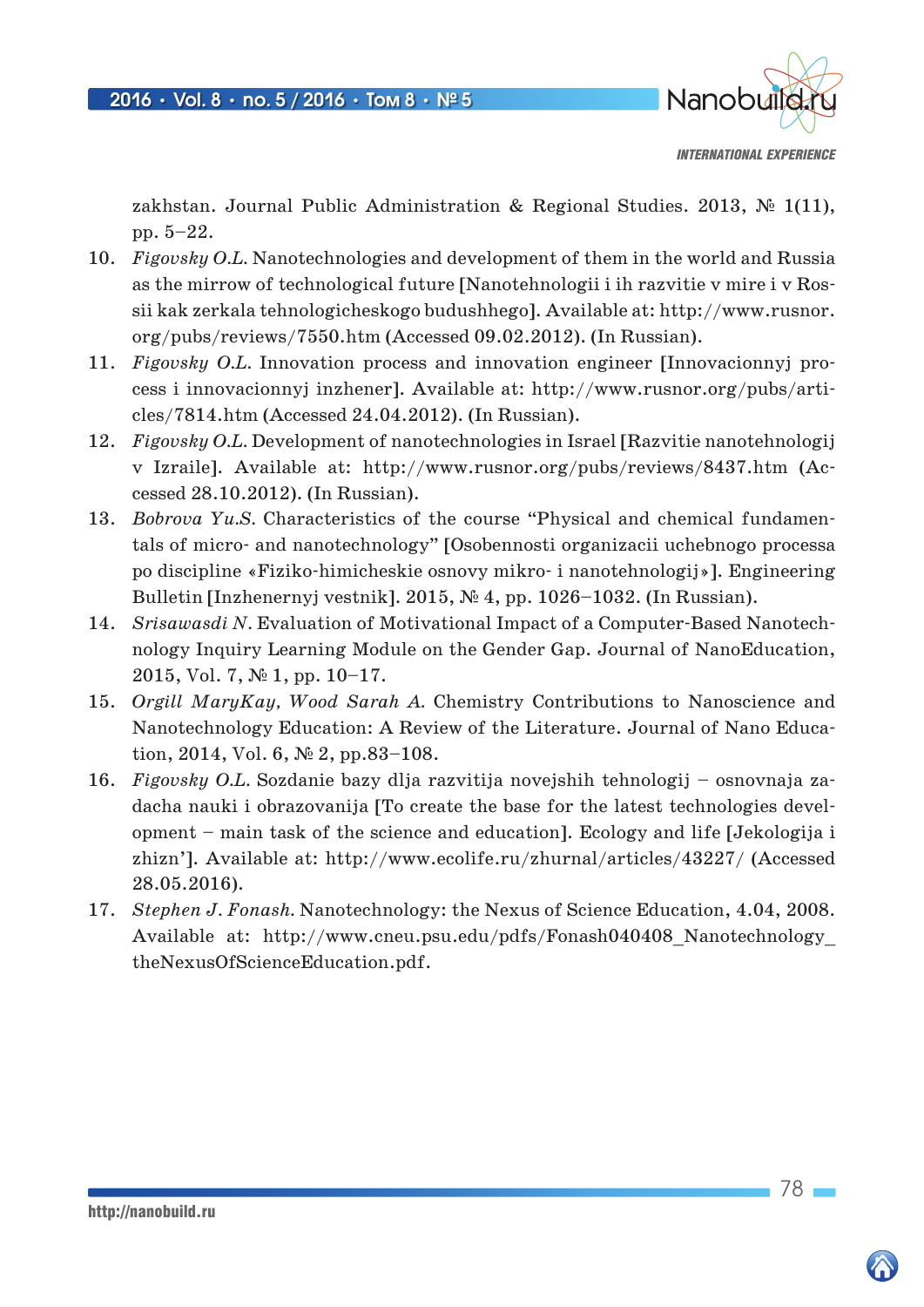

*МЕЖДУНАРОДНЫЙ ОПЫТ*

**УДК 625.85.06-022.532**

**Автор: ФИГОВСКИЙ Олег Львович,** действительный член Европейской академии наук, иностранный член РИА и РААСН, главный редактор журналов «Научный Израиль – технологические достижения» (Израиль) и «Инновации в науках о коррозии и материалах» (США), директор компании «Nanotech Industries, Inc.», Калифорния, CША, директор Международного нанотехнологического исследовательского центра «Polymate» (Израиль), зав. кафедрой ЮНЕСКО «Зелёная химия» и «Инновационный инжиниринг», почётный профессор Казанского государственного технического университета (КАИ) и Воронежского государственного архитектурно-строительного университета, профессор и эксперт по инновациям Высшей школы экономики (Польша), награждён орденом «Инженерная слава», лауреат ряда премий США и Европы, президент Ассоциации изобретателей Израиля, Лауреат Golden Angel Prize, Polymate INRC; P.O.Box 73, Migdal Ha'Emeq, Израиль, 23100, e-mail: figovsky@gmail.com;

**Автор: ШАМЕЛХАНОВА Неля,** профессор Казахского технического университета им. Сатпаева, доктор педагогических наук, автор более 60 научных публикаций; ул. Сатпаева 22, Алмата, 05013, Казахстан, nashamelkhan@yandex.kz;

**Автор: АЙДАРОВА Сауле,** профессор Казахского технического университета им. Сатпаева, доктор химических наук, зав кафедрой ШОС «Нанотехнология», автор более 170 научных публикаций; ул. Сатпаева 22, Алмата, 05013, Казахстан, zvezda.s.a@gmail.com

# МЕТОДОЛОГИЧЕСКИЕ ОСНОВЫ ИННОВАЦИОННОЙ ПОДГОТОВКИ СПЕЦИАЛИСТОВ В ОБЛАСТИ НАНОТЕХНОЛОГИЙ

#### **АннотАция <sup>к</sup> стАтье (Авторское резюме, реферАт):**

**Для осуществления инновационной системы подготовки высококвалифицированных специалистов для экономики Казахстана планируется создание и развитие нанотехнологического рынка в стране; преподавание инновационной инженирии в сочетании с интенсивными научными исследованиями, интеграция подготавливаемых специалистов в современные технологии и в науку на международном уровне. Методологические аспекты имеют специфическую направленность на подготовку конкурентоспособных специалистов именно в области нанотехнологий. Раскрываются методологические подходы инновационной подготовки специалистов для промышленности высоких технологий, которые выполнялись по грантам Министерства науки и образования Республики Казахстан.**

**Ключевые слова:** Nanotechnology, innovative training of specialists, schools of sciences, intensive research activity, science-oriented technologies, integration.

**DOI: dx.doi.org/10.15828/2075-8545-2016-8-5-64-80**